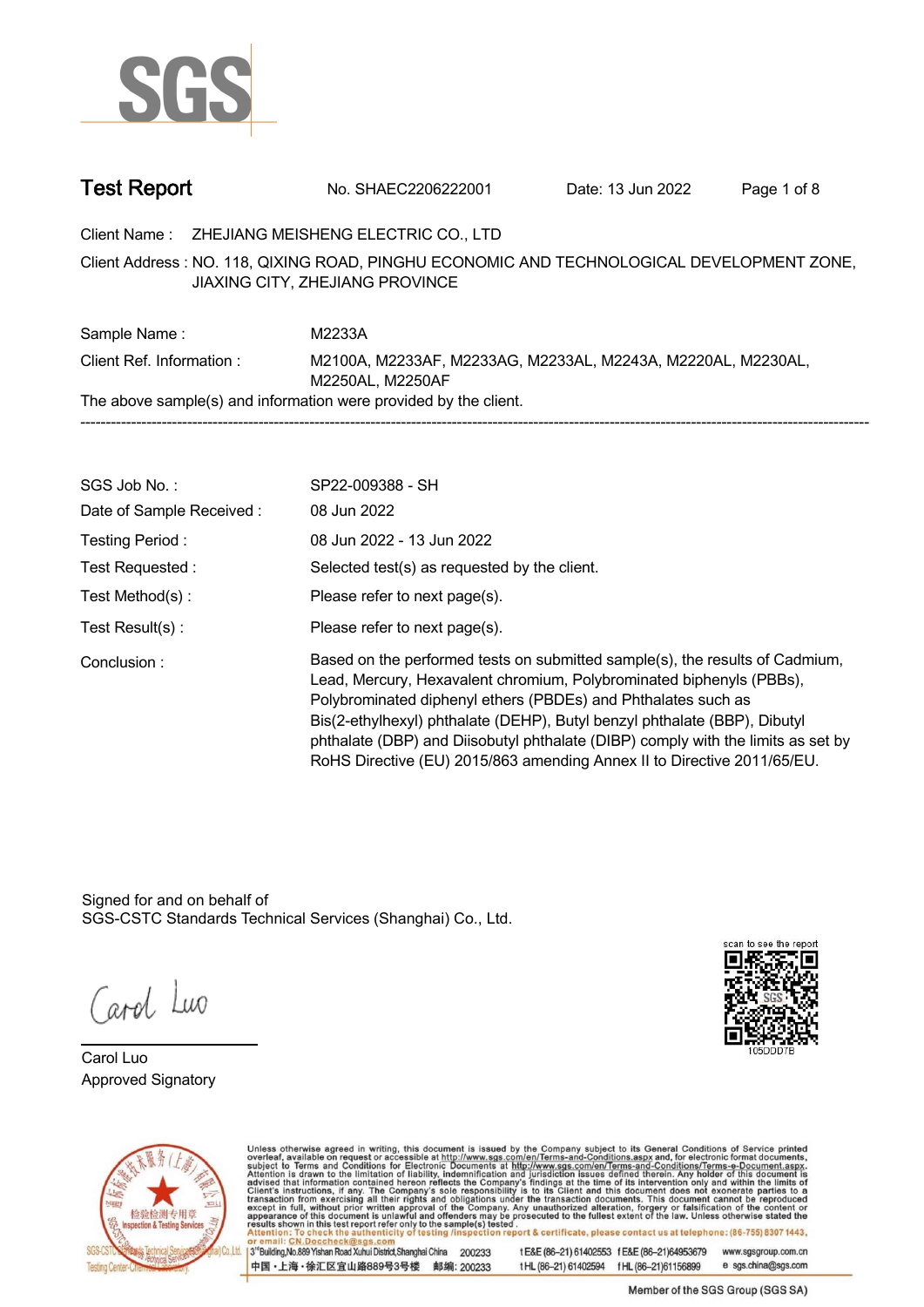

**Test Report. No. SHAEC2206222001 . Date: 13 Jun 2022. Page 2 of 8.**

**Test Result(s) :.**

**Test Part Description : .**

| Specimen No.    | SGS Sample ID    | <b>Description</b>  |  |
|-----------------|------------------|---------------------|--|
| SN <sub>1</sub> | SHA22-062220.001 | Canary yellow grain |  |

- **Remarks :.(1) 1 mg/kg = 0.0001% .**
	- **(2) MDL = Method Detection Limit .**
	- **(3) ND = Not Detected ( < MDL ) .**
	- **(4) "-" = Not Regulated .**

### **RoHS Directive (EU) 2015/863 amending Annex II to Directive 2011/65/EU.**

**Test Method :. With reference to IEC 62321-4:2013+AMD1:2017, IEC62321-5:2013, IEC62321-7-2:2017, IEC 62321-6:2015 and IEC62321-8:2017, analyzed by ICP-OES, UV-Vis and GC-MS. .**

| Test Item(s)                 | Limit          | <b>Unit</b> | <b>MDL</b>                   | <u>001</u> |
|------------------------------|----------------|-------------|------------------------------|------------|
| Cadmium (Cd)                 | 100            | mg/kg       | 2                            | ND         |
| Lead (Pb)                    | 1000           | mg/kg       | $\overline{2}$               | 6          |
| Mercury (Hg)                 | 1000           | mg/kg       | $\overline{2}$               | ND         |
| Hexavalent Chromium (Cr(VI)) | 1000           | mg/kg       | 8                            | ND         |
| Sum of PBBs                  | 1000           | mg/kg       | $\qquad \qquad \blacksquare$ | <b>ND</b>  |
| Monobromobiphenyl            |                | mg/kg       | 5                            | ND         |
| Dibromobiphenyl              | -              | mg/kg       | 5                            | ND         |
| Tribromobiphenyl             |                | mg/kg       | 5                            | <b>ND</b>  |
| Tetrabromobiphenyl           | -              | mg/kg       | 5                            | <b>ND</b>  |
| Pentabromobiphenyl           | -              | mg/kg       | 5                            | ND         |
| Hexabromobiphenyl            | -              | mg/kg       | 5                            | ND         |
| Heptabromobiphenyl           | ٠              | mg/kg       | 5                            | <b>ND</b>  |
| Octabromobiphenyl            | -              | mg/kg       | 5                            | ND         |
| Nonabromobiphenyl            |                | mg/kg       | 5                            | ND         |
| Decabromobiphenyl            |                | mg/kg       | 5                            | ND         |
| Sum of PBDEs                 | 1000           | mg/kg       | $\overline{\phantom{a}}$     | <b>ND</b>  |
| Monobromodiphenyl ether      | -              | mg/kg       | 5                            | <b>ND</b>  |
| Dibromodiphenyl ether        | -              | mg/kg       | 5                            | <b>ND</b>  |
| Tribromodiphenyl ether       | $\overline{a}$ | mg/kg       | 5                            | ND         |
| Tetrabromodiphenyl ether     |                | mg/kg       | 5                            | ND         |



Unless otherwise agreed in writing, this document is issued by the Company subject to its General Conditions of Service printed overleaf, available on request or accessible at http://www.sgs.com/en/Terms-and-Conditions.asp

3<sup>rd</sup> Building, No.889 Yishan Road Xuhui District, Shanghai China 200233 中国·上海·徐汇区宜山路889号3号楼 邮编: 200233 tE&E (86-21) 61402553 fE&E (86-21)64953679 www.sgsgroup.com.cn

t HL (86-21) 61402594 f HL (86-21) 61156899 e sgs.china@sgs.com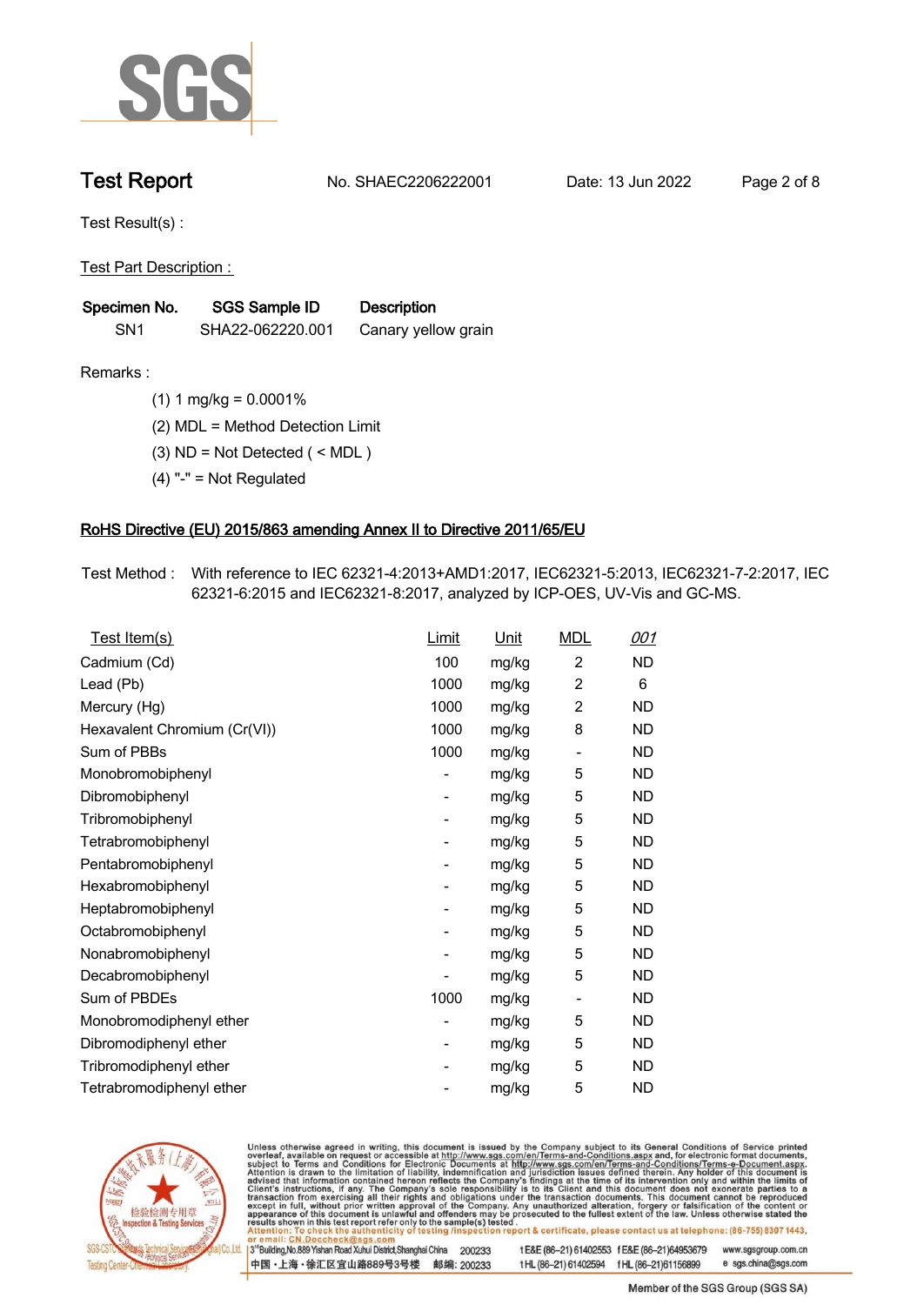

| <b>Test Report</b>                | No. SHAEC2206222001      |       | Date: 13 Jun 2022 |           | Page 3 of 8 |
|-----------------------------------|--------------------------|-------|-------------------|-----------|-------------|
| Test Item(s)                      | Limit                    | Unit  | <b>MDL</b>        | 001       |             |
| Pentabromodiphenyl ether          | -                        | mg/kg | 5                 | <b>ND</b> |             |
| Hexabromodiphenyl ether           | -                        | mg/kg | 5                 | ND.       |             |
| Heptabromodiphenyl ether          | $\overline{\phantom{a}}$ | mg/kg | 5                 | ND.       |             |
| Octabromodiphenyl ether           | $\overline{\phantom{a}}$ | mg/kg | 5                 | <b>ND</b> |             |
| Nonabromodiphenyl ether           | ۰                        | mg/kg | 5                 | ND.       |             |
| Decabromodiphenyl ether           | $\overline{\phantom{a}}$ | mg/kg | 5                 | <b>ND</b> |             |
| Di-butyl Phthalate (DBP)          | 1000                     | mg/kg | 50                | <b>ND</b> |             |
| Benzyl Butyl Phthalate (BBP)      | 1000                     | mg/kg | 50                | <b>ND</b> |             |
| Di-2-Ethyl Hexyl Phthalate (DEHP) | 1000                     | mg/kg | 50                | <b>ND</b> |             |
| Diisobutyl Phthalates (DIBP)      | 1000                     | mg/kg | 50                | <b>ND</b> |             |

**Notes :.**

- **(1) The maximum permissible limit is quoted from RoHS Directive (EU) 2015/863. IEC 62321 series is equivalent to EN 62321 series https://www.cenelec.eu/dyn/www/f?p=104:30:1742232870351101::::FSP\_ORG\_ID,FSP\_LANG\_ID: 1258637,25**
- **(2) The restriction of DEHP, BBP, DBP and DIBP shall apply to medical devices, including in vitro medical devices, and monitoring and control instruments,including industrial monitoring and control instruments, from 22 July 2021. .**

**Unless otherwise stated, the decision rule for conformity reporting is based on Binary Statement for Simple Acceptance Rule ( <sup>w</sup> =0) stated in ILAC-G8:09/2019. .**



Unless otherwise agreed in writing, this document is issued by the Company subject to its General Conditions of Service printed overleaf, available on request or accessible at http://www.sgs.com/en/Terms-and-Conditions.asp

3<sup>14</sup> Building, No.889 Yishan Road Xuhui District, Shanghai China 200233 中国·上海·徐汇区宜山路889号3号楼 邮编: 200233 t E&E (86-21) 61402553 f E&E (86-21)64953679 www.sgsgroup.com.cn

e sgs.china@sgs.com t HL (86-21) 61402594 f HL (86-21) 61156899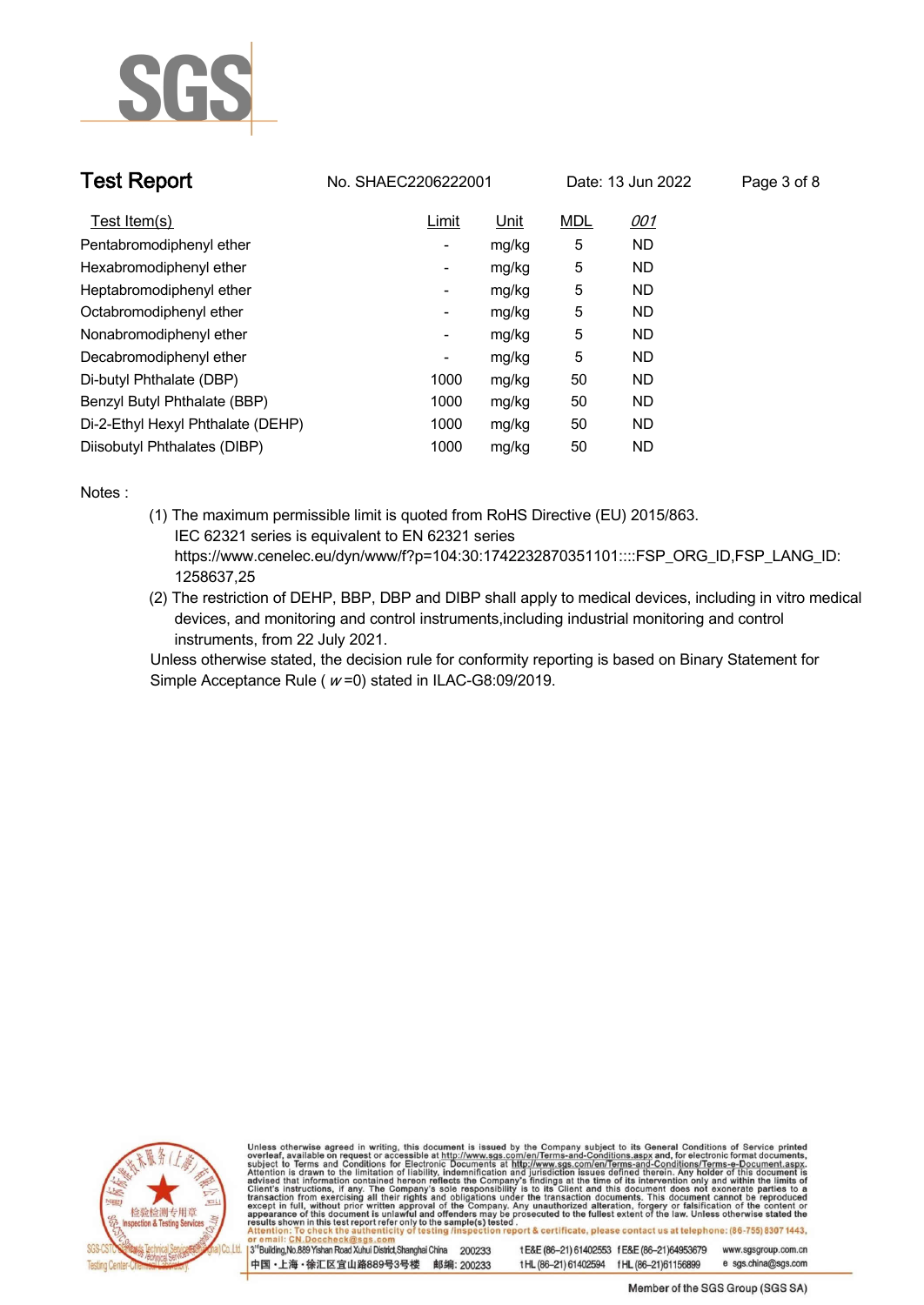

**Test Report. No. SHAEC2206222001 . Date: 13 Jun 2022. Page 4 of 8.**

## **ATTACHMENTS**

## **Elements (IEC62321) Testing Flow Chart**

1) These samples were dissolved totally by pre-conditioning method according to below flow chart.





Unless otherwise agreed in writing, this document is issued by the Company subject to its General Conditions of Service printed overleaf, available on request or accessible at http://www.sgs.com/en/Terms-and-Conditions.asp

3<sup>rd</sup> Building, No.889 Yishan Road Xuhui District, Shanghai China 200233 中国·上海·徐汇区宜山路889号3号楼 邮编: 200233 tE&E (86-21) 61402553 fE&E (86-21)64953679 www.sgsgroup.com.cn e sgs.china@sgs.com

t HL (86-21) 61402594 f HL (86-21) 61156899 Member of the SGS Group (SGS SA)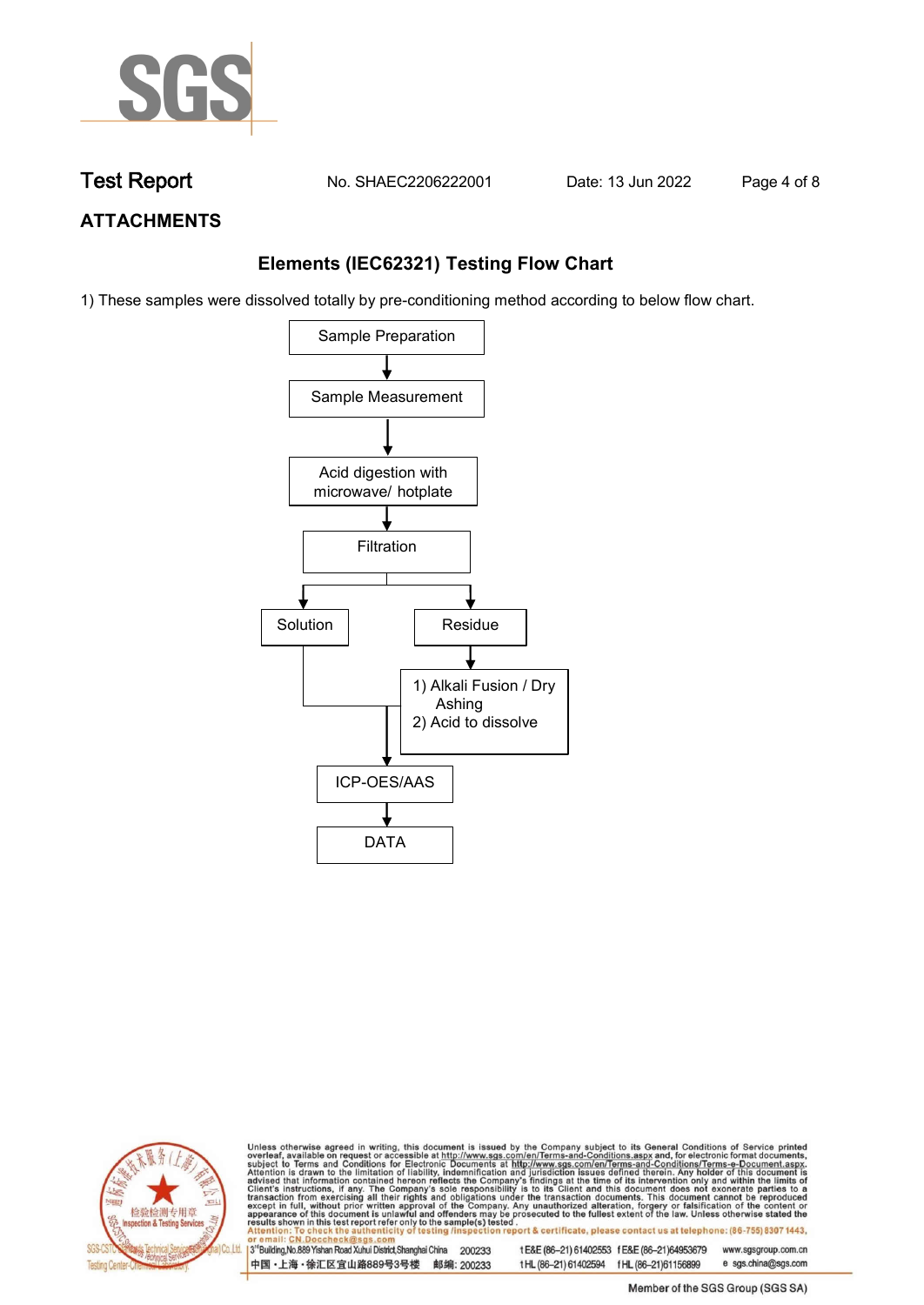

**Test Report. No. SHAEC2206222001 . Date: 13 Jun 2022. Page 5 of 8.**

## **ATTACHMENTS**

### **Hexavalent Chromium (Cr(VI)) Testing Flow Chart**





Unless otherwise agreed in writing, this document is issued by the Company subject to its General Conditions of Service printed overleaf, available on request or accessible at http://www.sgs.com/en/Terms-and-Conditions.asp

3<sup>rd</sup> Building, No.889 Yishan Road Xuhui District, Shanghai China 200233 中国·上海·徐汇区宜山路889号3号楼 邮编: 200233 tE&E (86-21) 61402553 fE&E (86-21)64953679 www.sgsgroup.com.cn t HL (86-21) 61402594 f HL (86-21) 61156899 e sgs.china@sgs.com

Member of the SGS Group (SGS SA)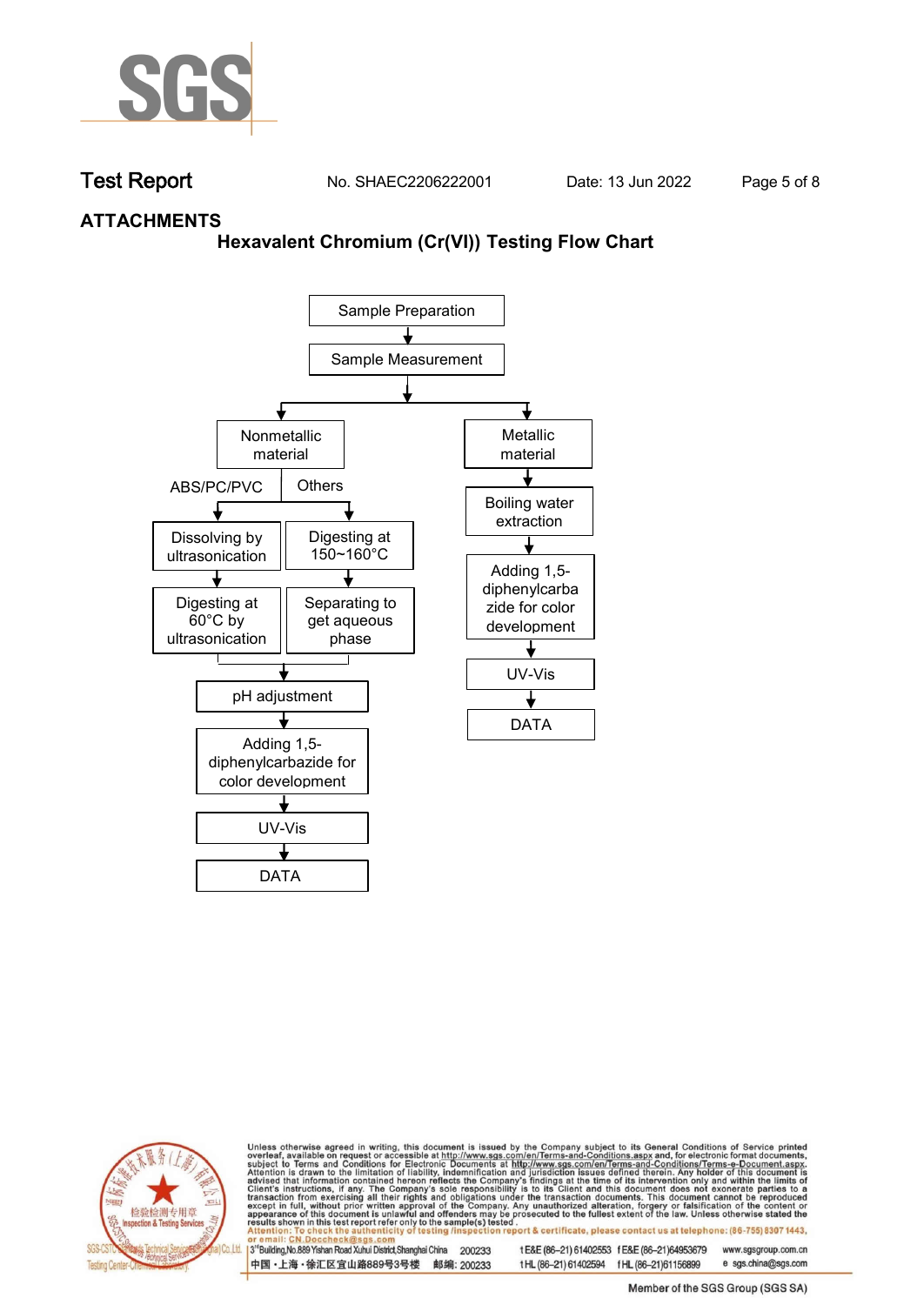

**Test Report. No. SHAEC2206222001 . Date: 13 Jun 2022. Page 6 of 8.**

**ATTACHMENTS**

## **PBBs/PBDEs Testing Flow Chart**





Unless otherwise agreed in writing, this document is issued by the Company subject to its General Conditions of Service printed overleaf, available on request or accessible at http://www.sgs.com/en/Terms-and-Conditions.asp

3<sup>'</sup>Building, No.889 Yishan Road Xuhui District, Shanghai China 200233 中国·上海·徐汇区宜山路889号3号楼 邮编: 200233

tE&E (86-21) 61402553 fE&E (86-21)64953679 www.sgsgroup.com.cn

t HL (86-21) 61402594 f HL (86-21) 61156899 e sgs.china@sgs.com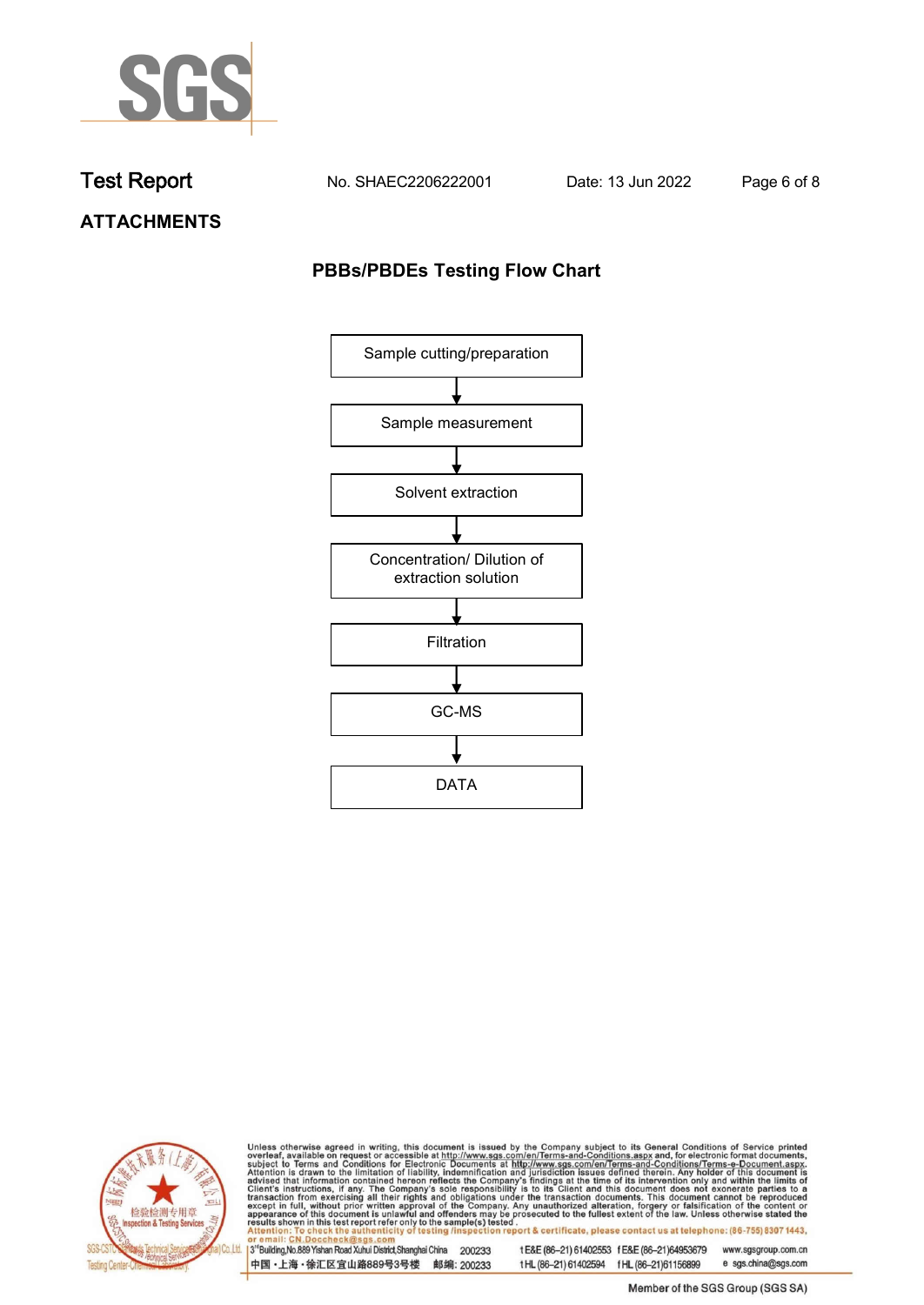

**Test Report. No. SHAEC2206222001 . Date: 13 Jun 2022. Page 7 of 8.**

# **ATTACHMENTS**

## **Phthalates Testing Flow Chart**





Unless otherwise agreed in writing, this document is issued by the Company subject to its General Conditions of Service printed overleaf, available on request or accessible at http://www.sgs.com/en/Terms-and-Conditions.asp

3<sup>'</sup>Building, No.889 Yishan Road Xuhui District, Shanghai China 200233 中国·上海·徐汇区宜山路889号3号楼 邮编: 200233

tE&E (86-21) 61402553 fE&E (86-21)64953679 www.sgsgroup.com.cn

e sgs.china@sgs.com t HL (86-21) 61402594 f HL (86-21) 61156899